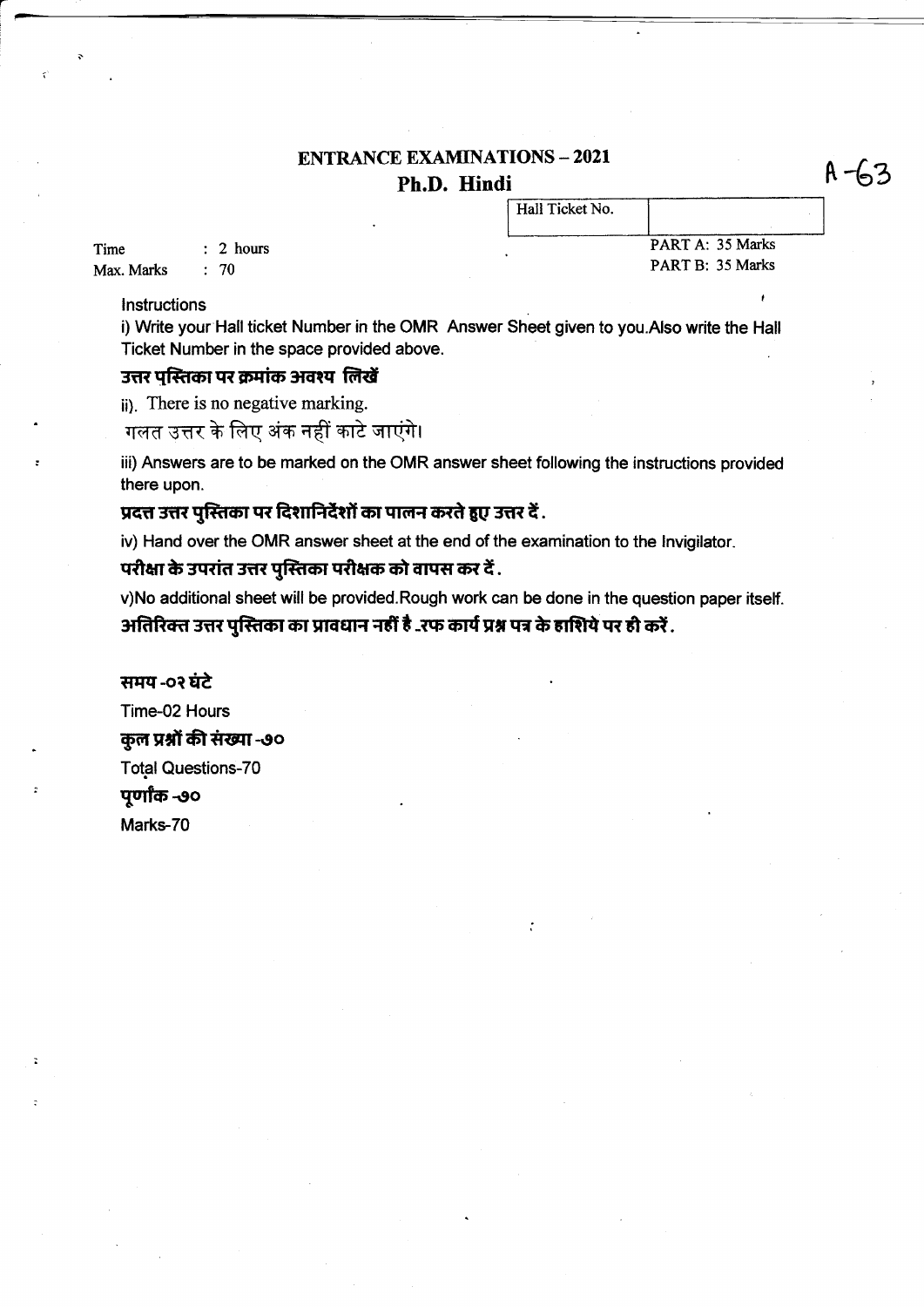#### PART-A

 $A-63$ 

1.किसी शिक्षक का कक्षा में सम्प्रेषण किस सिदधांत पर आधारित होना चाहिए -

A.मनोरंजन

B. ज्ञानोदय

C.इन्फोटेंमेन्ट

D.एदूतेंमेंट

2.कक्षा में छात्रों और अध्यापकों के बीच सम्प्रेषण होता है -

A.अधिगम हेत्

B.अन्तः क्रियाँ हेत्

C.वाद -विवाद हेत्

D.परीक्षा हेत्

3.निम्नलिखित में से शोध -प्रकाशन की नैतिकता का उदाहरण है -

A.संपादक को बताये बगैर एक ही शोध पत्र को दो शोध पत्रिकाओं में प्रकाशित कराना

B.साहित्य की समीक्षा करना जिसमें संगत क्षेत्र के विशेषज्ञों या अन्य प्रासंगिक कार्यों का योगदान हो

C.शोध पत्र में निजी संबंधों के आधार पर बगैर किसी योगदान के बावजुद सह लेखक के रूप में शामिल करना D.किसी शोध पत्र में अपने तर्कों पर चर्चा किये बगैर आंकड़ों से काम चलाना

4.विश्वविद्यालय अनुदान आयोग द्वारा शोधार्थियों के लिए निर्धारित नए पाठ्यक्रम के लिए अनिवार्य पत्र का शीर्षक है-

2

A Research and Education Ethics

**B. Research and Publication Ethics** 

C. Research and Teaching Ethics

D.Research and Methodology Ethics

5. कार्यकारी प्राकल्पना होती है -A.परीक्षण अपेक्षित न हो B.एक वैज्ञानिक सिदधांत C.किसी तर्क के लिए प्रमाणित प्राकल्पना D.आगे और अधिक शोध के लिए स्वीकार्य प्राकल्पना

6.शोध का मुख्य उद्धेश्य क्या है ? A.अकादमिक उपाधि B.साहित्य की समीक्षा C.जात तथ्यों का विवेचन और विश्लेषण D.नए तथ्यों की खोज तथा जात तथ्यों की नयी व्याख्या

7.मौलिक शोध के सिदधांतों का उपयोग होता है -A.ऐतिहासिक शोध B.दार्शनिक शोध C.अनुप्रयुक्त शोध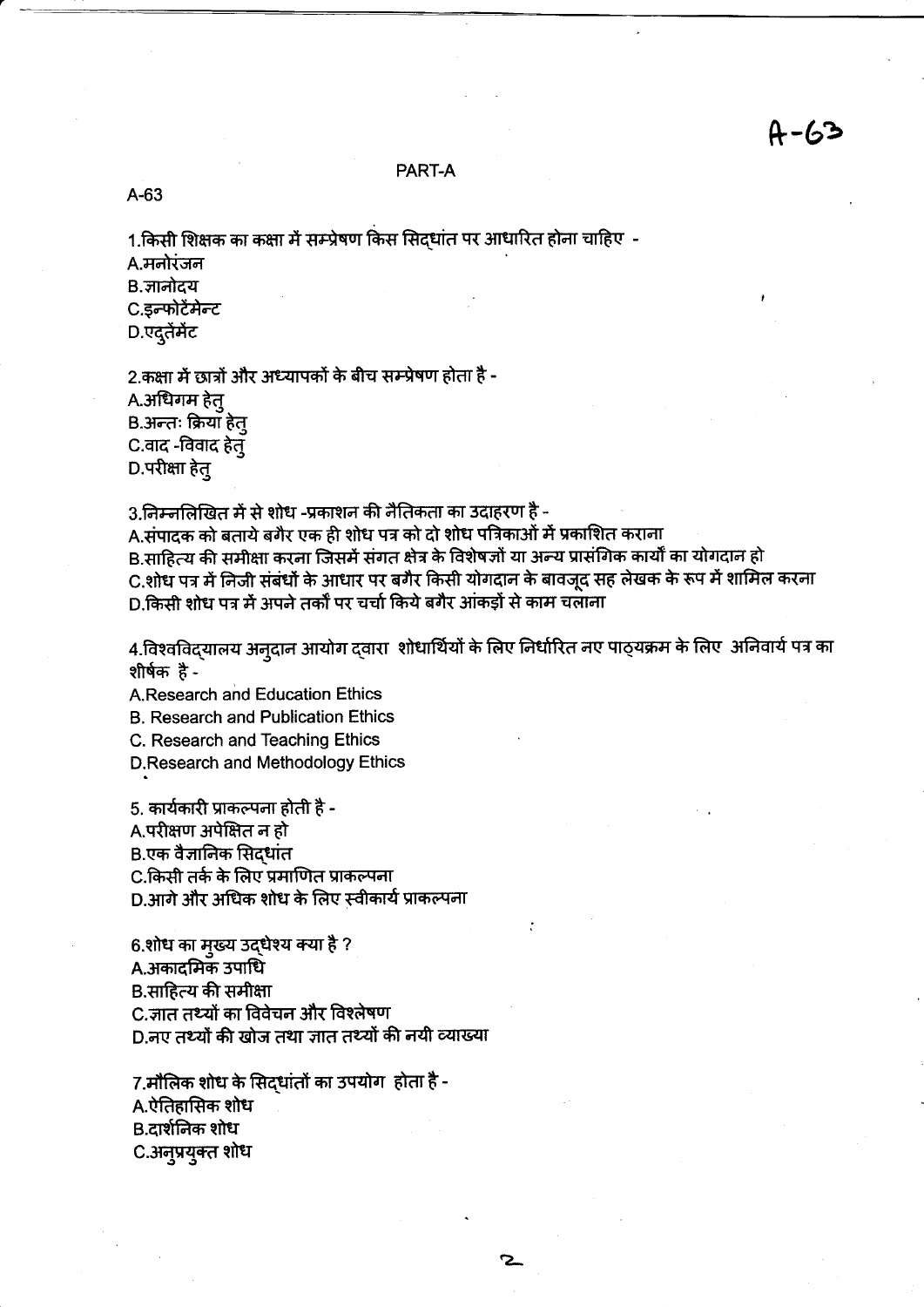D.क्रियापरक शोध

8. किसी कक्षा में संचार की अभिव्यक्ति कैसे होती है ?

A.व्याख्यान

B.गवेषणा

C.संस्थानीकरण

D.असंकेतित आख्यान

9.वैज्ञानिक शोध की क्रमिक प्रक्रिया है -

A.सामान्यीकरण ,सहविचरण,सिद्धान्तीकरण ,भ्रामक संबंधों का बहिष्करण B.सहविचरण,भ्रामक संबंधों का बहिष्करण ,सामान्यीकरण ,सिद्धान्तीकरण C.सिदधान्तीकरण ,सामान्यीकरण ,भ्रामक संबंधों का बहिष्करण ,सहविचरण D.आमक संबंधों का बहिष्करण ,सिद्धान्तीकरण ,सामान्यीकरण ,सहविचरण

10. शिक्षण प्रक्रिया को सही क्रम में व्यवस्थित करें -

(i)वर्तमान ज्ञान को उसकी परम्परा से जोड़ना

(ii)मूल्यांकन

(iii)पुनर्शिक्षण

(iv)शिक्षण -लक्ष्यों को सूत्रबद्ध करना

(v)शिक्षण -सामग्री का प्रस्तुतीकरण

A.(i),(ii),(iii),(iv),(v)  $B.(ii),(i), (iii), (iv), (v)$  $C.(v), (iv), (iii), (i), (ii)$ 

 $D.(iv), (i), (v), (ii), (iii)$ 

11.अर्थपूर्ण तथ्य ,अंक या सांख्यिकी होते हैं -

A.प्रक्रिया

B.सूचना

 $C.\overline{S}CT$ 

D.प्रोग्राम

12.भारत में ऑप्टिकल फाइबर संचार व्यवस्था सर्वप्रथम कहाँ शुरू की गई ? A.मुंबई  $B.\overline{q}$ णे C.कोलकता

D.बेगल्**र** 

13.कंप्यूटर से सम्बंधित कार्यों में प्रयोग हेतु यू .एस .बी. का पूरा रूप है -A.अल्ट्रा सिक्योरिटी ब्लॉक B.यूनिवर्सल सिक्योरिटी ब्लॉक C.यूंनिवर्सल सीरियल बस

D.यूनाइटेड सीरियल बस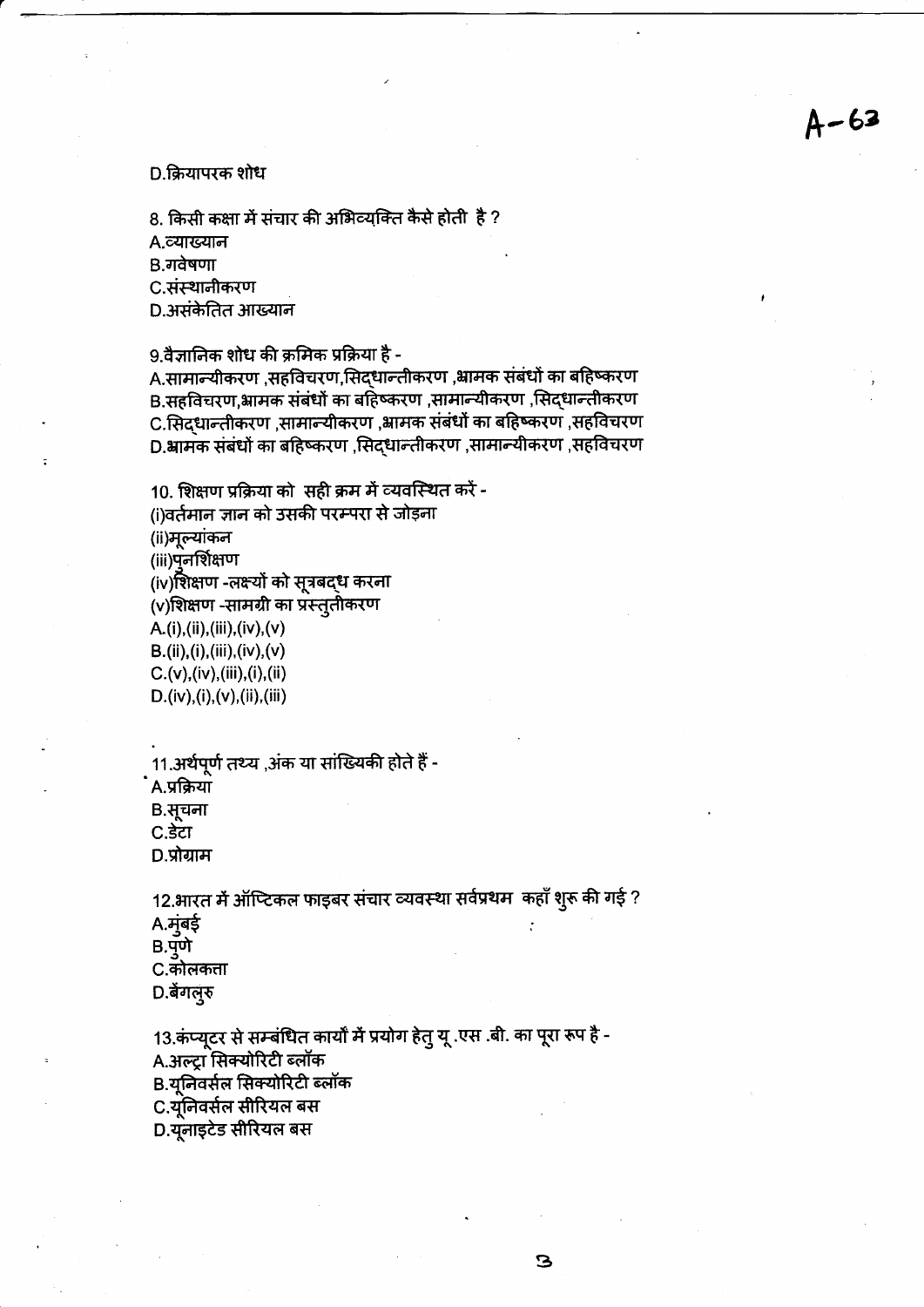14. भण्डारण क्षमता के अनुसार सबसे बड़ी इकाई है -

A टेराबाइट्स

B.मेगाबाइट्स

C.किलोबाइट्स

D.गीगाबाइट्स

15.' URKUND' क्या है ? A.एक अति संवेदनशील कंप्यूटर B.कंप्यूटर की क्षमता बढ़ाने वाला सॉफ्टवेयर C.साहित्यिक चोरी जाँच करने वाला सॉफ्टवेयर D. साइबर सुरक्षा के लिए प्रयुक्त उपकरण

16.क ने ख से कहा कि ग उसके पिता का भतीजा है .घ ,क का चचेरा भाई है लेकिन ग का भाई नहीं है .आप यह बताएँ कि घर,ग का क्या है ?  $A.\overline{R}$ ता

B.माता C.बहन

D.चाची

17.अरुण 10 मीटर सीधे चलता है फिर 10मीटर दाहिनी तरफ .इसके बाद वह बायीं तरफ मुड़ते हुए 5 मीटर चलता है .फिर बाँए मुड़कर 15 मीटर चलता है और अंततः बांये मुड़कर 15 मीटर और चलता है . आप यह बताएं कि .<br>अरुण जहाँ से चला था वहाँ से कितनी दूरी पर है -

A.5 मीटर **B.10 मीटर** C.15 मीटर D.20 मीटर

18.कुंकाल : शरीर ; व्याकरण : ? A.वाक्य

 $B.HI$ षा

C.अर्थ

 $D.$ शिक्षा

19. 1, 2, 2, 5, 3, 10, ...? A.12  $B.8$  $C.7$ 

 $D.4$ 

20.भारत में भाषा के आधार पर राज्यों के गठन हेतु 'राज्य पुनर्गठन आयोग' की स्थापना कब की गई थी ? A.1956 **B.1958** 

C.1950

D.1952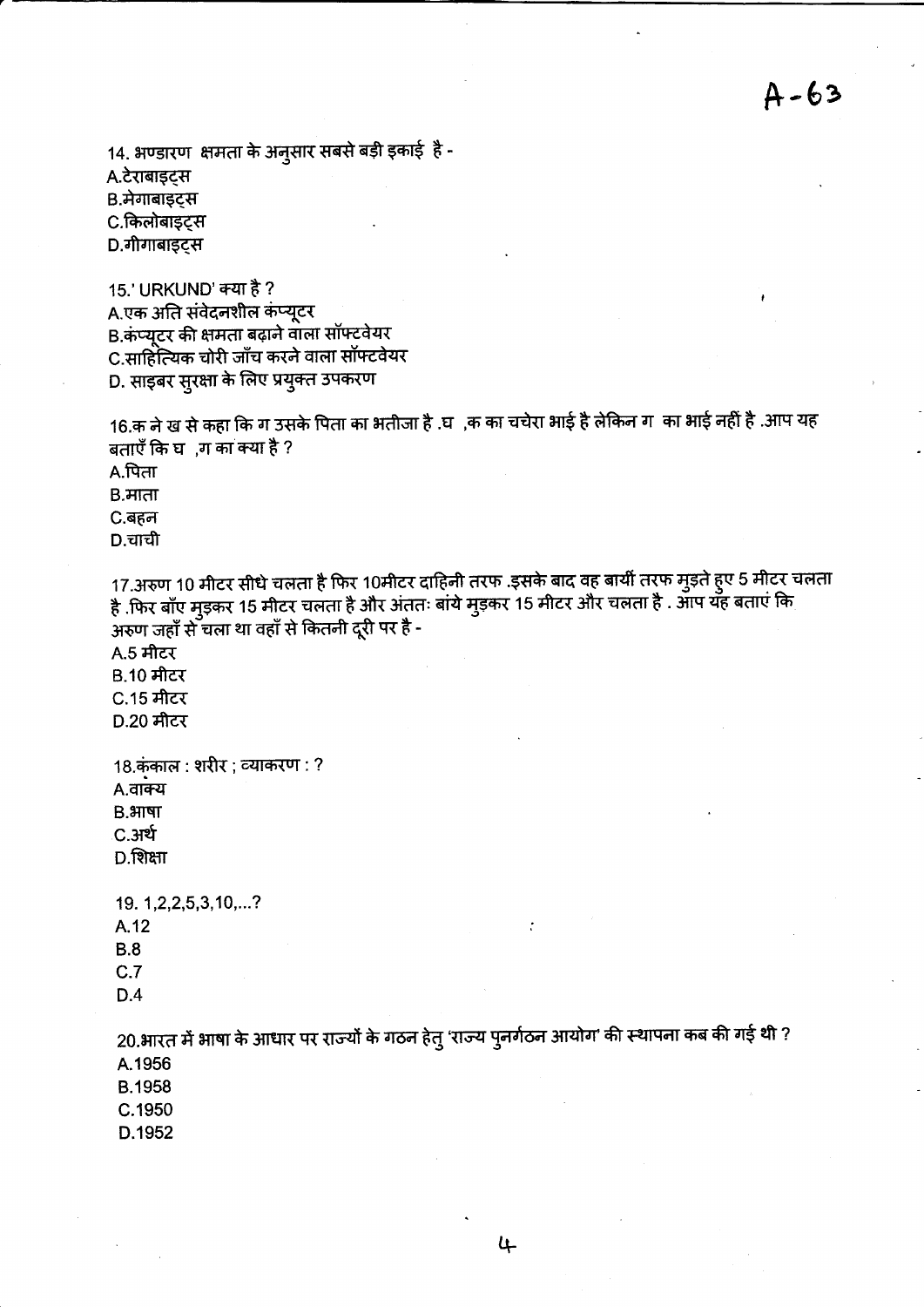21.भाषाई आधार पर गठित सर्वप्रथम राज्य है -A.कर्नाटक B.केरल C.आंध्रप्रदेश D.तमिलनाड्

22.भारत में उच्च शिक्षा के लक्ष्य हैं -क -अभिगम ख -साम्य ग - गुण एवं प्रकर्ष घ -प्रासंगिकता च -मूल्य आधारित शिक्षा छ -अनिवार्य एवं मुफ़्त शिक्षा सही उत्तर है -A.क ,ख और च B.क ,ख ,च और छ C.क ,ख ,ग ,घ और च D.क ,ख ,ग ,घ ,च और छ

23.फोर्ट विलियम कॉलेज की स्थापना कब हुई थी ?  $A.1801 \t\t\leq$ .  $B.1802 \t\t\leq.$  $C.1803 \t{5}$ . D.1800 $\frac{2}{5}$ .

24. मुंशी -आयंगर फार्मूला का सम्बन्ध किससे है? A.राष्ट्रीय खाद्य संकट B.भाषा विवाद C.नदी जल विवाद D. वन सम्पदा संरक्षण

25. अगर किसी कूट भाषा में FAVOUR को ECURTV लिखा जाता है तो FOSTER को क्या लिखेंगे ? A.QEWRVD **B.EPRVDU**  $\cdot$ **C.GQTWFV D.EQRWDV** 

263 गर BOMBAY को MYMYMY लिखा जाता है तो TAMILNADU कैसे लिखेंगे ? A.ALDALDALD **B.MNUMNUMNU C.TIATIATIA D.IATIATIAT**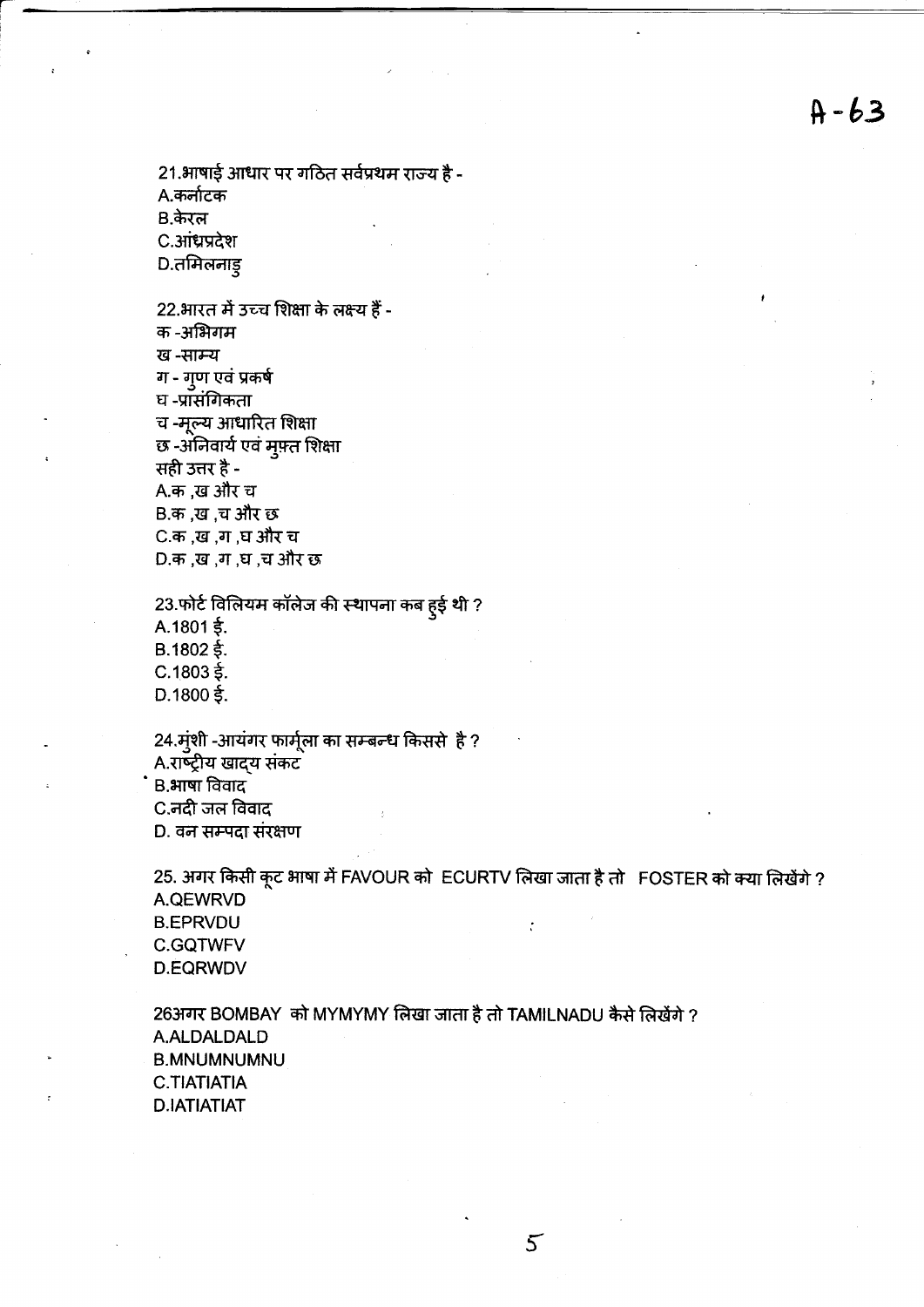27. सिद्ध कवि सरहपा का सम्बन्ध किस विश्विद्यालय से था ? A नालंदा विश्विद्यालय B.तिब्बत विश्विदयालय C.तक्षशिला विश्विद्यालय D.विक्रमशिला विश्विदयालय

28.'क्योटो प्रोटोकाल' का सम्बन्ध किससे है ? A.भारत -जापान सम्बन्ध B.जलवाय् परिवर्तन C.राजनयिक सम्बन्ध D.विश्व शांति

29.भारतीय संविधान के किस अनुच्छेद में यह उल्लिखित है कि प्रत्येक नागरिक अपनी किसी शिकायत को संघ या राज्य के किसी अधिकारी या प्राधिकार को यथास्थिति संघ या राज्य में प्रयुक्त भाषा में आवेदन करने का हक़दार होगा?

A.350 **B.351**  $C.352$ 

D.353

30. कोठारी आयोग के नाम से प्रसिद्ध 1964 ई. में गठित उच्च स्तरीय समिति का सम्बन्ध किससे था?  $A.$ शिक्षा

B. सैन्य

C. वित

D.योजना

31.आठवीं अनुसूची में कौन सी भाषा शामिल नहीं है ? A.नैपाली B.बोडो C.ओजप्**री** 

D.उड़ियाँ

32. 92 वें संविधान संशोधन के अंतर्गत आठवीं अनुसूची में कौन सी भाषाएँ जोड़ी गईं थीं ? A.बोडो ,संथाली ,मैथिली ,डोगरी B.बोडो संथाली,नेपाली ,डोगरी C.बोडो ,उड़िया ,कन्नड़ ,मैथिली D.बोडो ,संथाली ,उड़िया ,डोगरी

33.संविधान के अनुच्छेद 343 (2 ) के अनुसार संघ सरकार के कार्यों में अंग्रेजी का प्रयोग जारी रखने की व्यवस्था कब तक के लिए की गई थी ? A.20 वर्ष तक B.5 वर्ष तक C.10 वर्ष तक D.15 वर्ष तक

6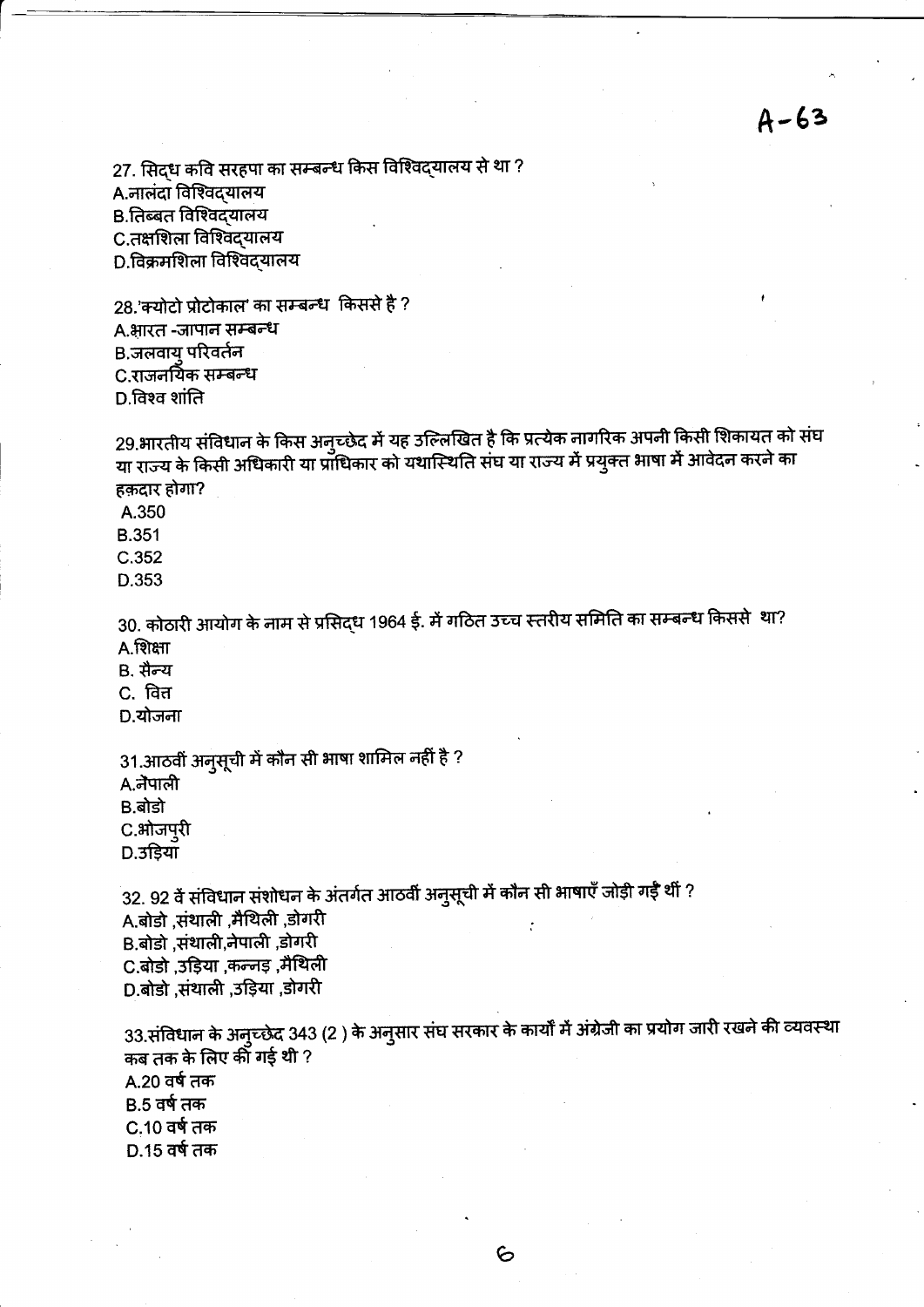34.भारतीय संविधान में हिंदी को संघ की राजभाषा के रूप में मान्यता कब मिली ? A.14 सितम्बर 1947 **B.14 सितम्बर 1948** C.14 सितम्बर 1949 D.14 सितम्बर 1950

35. भारत सरकार के शिक्षा मंत्रालय द्वारा प्रायोजित कार्यक्रम 'Students' and Teachers' Holistic Advancement Through Quality Education' का संक्षिप्त रूप है -**A.STHATQE B.SARTHAQ** 

C. SARTHAQE **D.SATHAQER** 

## PART-B

36. हरिभद्र सुरि रचित रचना है -A.नेमिनाथ चरित B.सुंद चारिउ C.करकंड चरिउ D.नेमिनाथ चउपइ

-37. दकनी के मसनवी काव्य 'कदम राव व पदम राव' के रचयिता हैं -A.इब्न निशाती B. फखरुद्दीन निजामी C.मूल्ला वजही D.सैयद मुहम्मद ह्सैनी

38 ब्रजभाषा का विकास किस अपभ्रंश से माना जाता है ? A.पैशाची B.अर्द्धमागधी C.शौरसेनी  $D$ .मागधी

39. 'मायानंद बलिदान' किसकी नाट्यकृति है ? A.गिरिधर शर्मा B.स्वामी अछूतानन्द हरिहर C.वियोगी हरि D. अम्बिकादत्त व्यास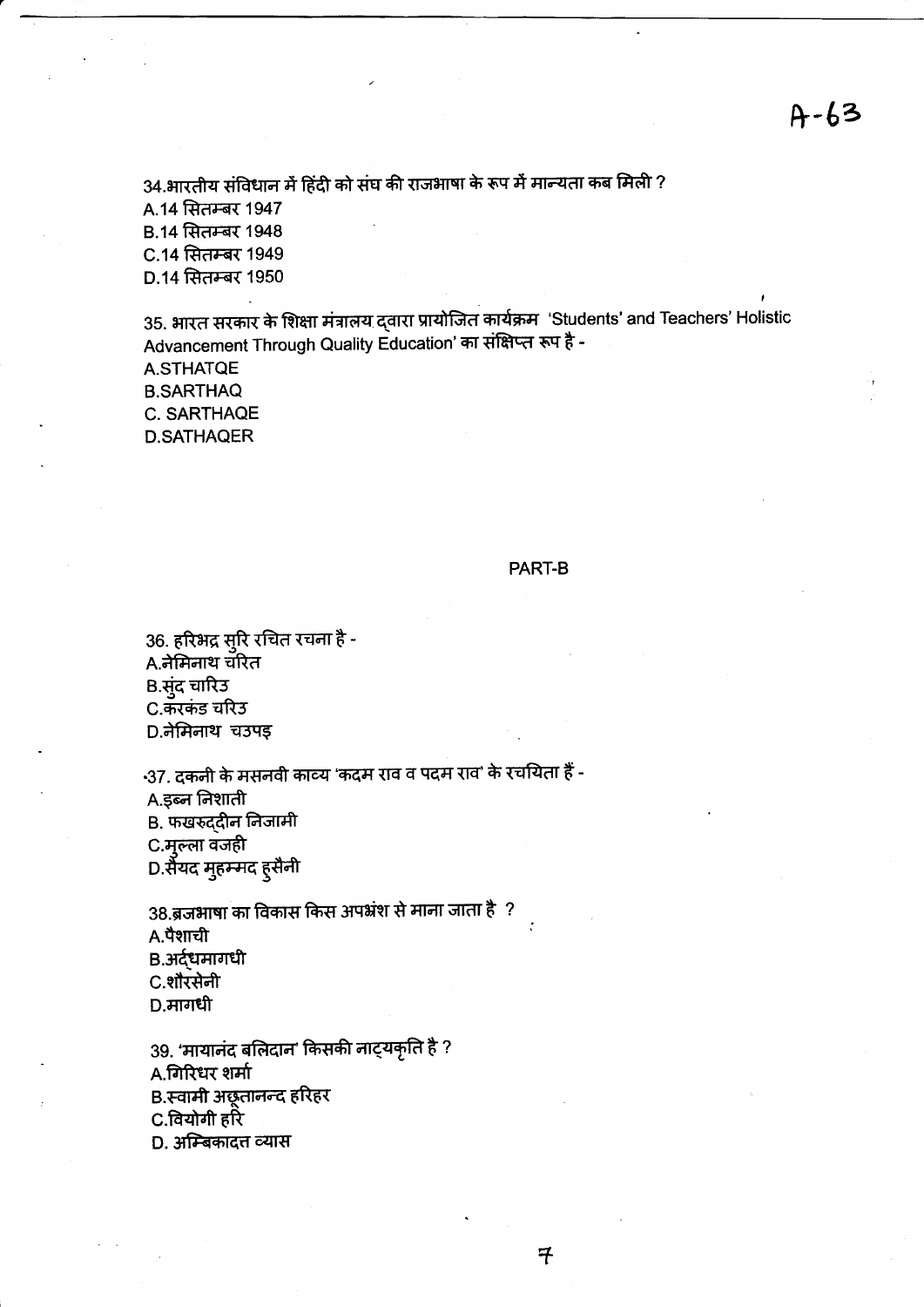40. 'सत्यामृत प्रवाह' के लेखक थे -A.लक्ष्मण सिंह B.दयानंद सरस्वती C.श्रद्धाराम फुलौरी D.सहजानंद

41. कुमारगिरि किस उपन्यास के चरित्र हैं - $A.$ चित्रलेखा B.नदी के दवीप C. मंगलसूत्र D.बाणभट्ट की आत्मकथा

42. चंद्रधर शर्मा 'गुलेरी' किस पत्रिका के संपादक थे ? A.समालोचना B.समकालीन आलोचना C.समालोचक D.आलोचक

43. 'दलित कुसूम' के रचयिता थे -A.कुसुमाकर B. रूप नारायण पाण्डेय C.हीरा डोम D. निराला

44 नाभादास(भक्तमाल) के गुरु थे -A.जगन्नाथ दास B.जगत दास C.अग्रदास D.नरसिंहदास

45. 1960 ई.में इलाहाबाद से 'कादम्बिनी' नामक मासिक पत्रिका की शुरुआत किसने की थी ? A.उदयनारायण तिवारी B.हरिवंश राय बच्चन C. रघुवंश D.बालकृष्ण राव

46. 'तन्त्रलोक' के रचयिता हैं -A. अभिनवगुप्त  $B$ , मम्मट C.पंडितराज जगन्नाथ D.आनंदवर्धन

47. भवानीप्रसाद मिश्र किस सप्तक में शामिल थे ?

 $\mathcal{E}$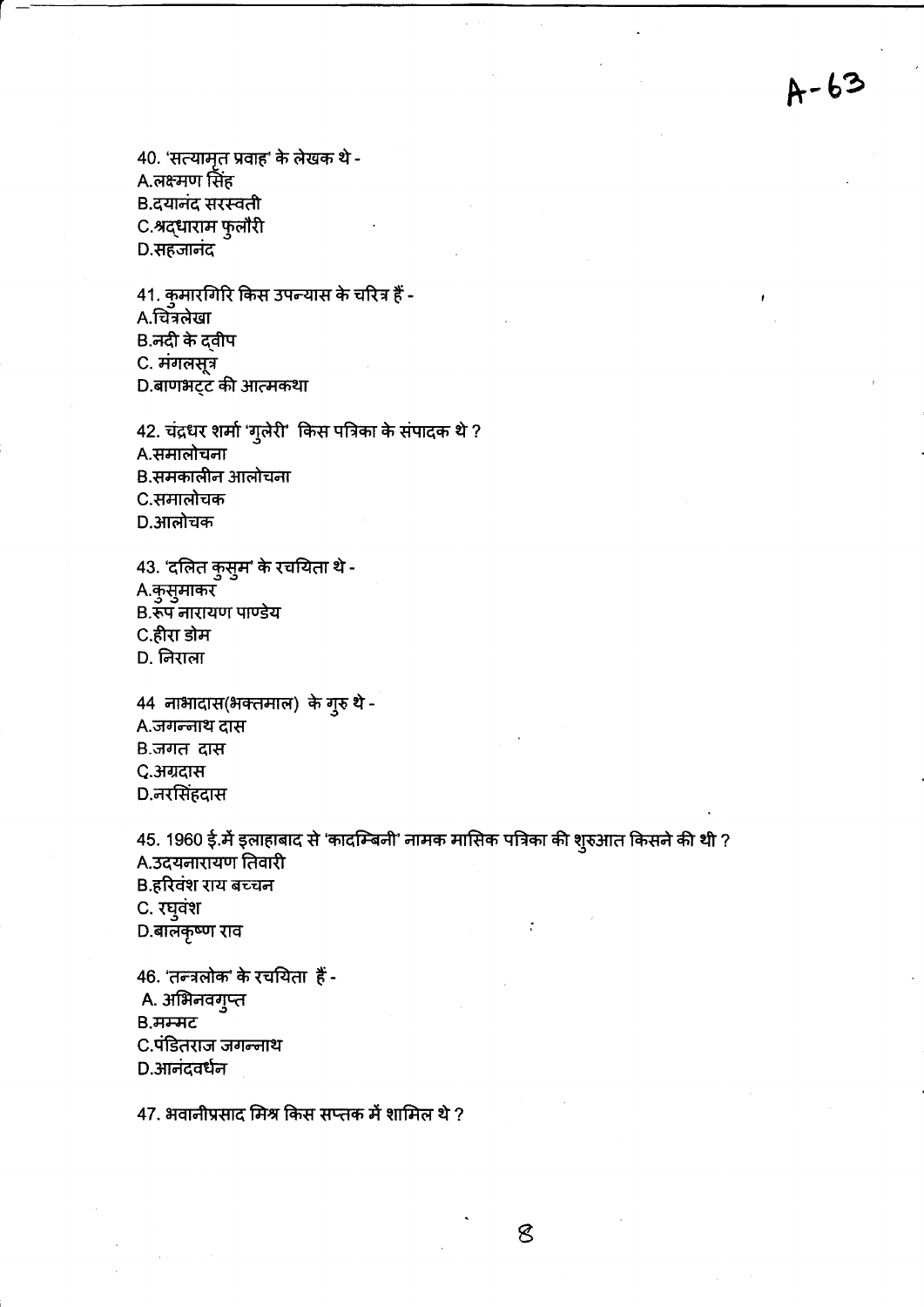A.दूसरा सप्तक B.तीसरा सप्तक C.चौथा सप्तक D.तारसप्तक

48. 'Biographia Literaria' किसकी कृति है ? A.रेने वेलेक B.टी.एस.इलियट C.एस.टी. कोलरिज D.विलियम वर्ड्सवर्थ

49.मदनमोहन मालवीय और बालमुकुन्द गुप्त संपादक थे -A.ब्राहमण B.सार सुधानिधि C.जान चंद्रोदय D.हिन्दोस्थान

50.'आस्था और सौन्दर्य' के लेखक हैं -A.चन्द्रबली पाण्डेय B.शिवदान सिंह चौहान C. मुक्तिबोध D.रामविलास शर्मा

51.लेवी -स्त्रास किस साहित्यिक चिंतन के संस्थापक विचारक थे ? A.उत्तर आधुनिकता B.रुपवाद C.संरचनावाद D.आधुनिकतावाद 52. 'A House Divided' के लेखक हैं -A.रुपर्ट स्नेल

9

B.शमसुर रहमान फारुकी C.अमृत राय

D.आलोक राय

53. 'खड़ीबोली का आन्दोलन' पुस्तिका के लेखक थे -A.अयोध्या प्रसाद खत्री B.फ्रेडरिक पिल्काट C.अमृतलाल चक्रवर्ती D.रामंदीन सिंह

54.'गोरखबानी' के संपादक थे-A.हजारी प्रसाद द्विवेदी B.पीताम्बर दत्त बडथ्वाल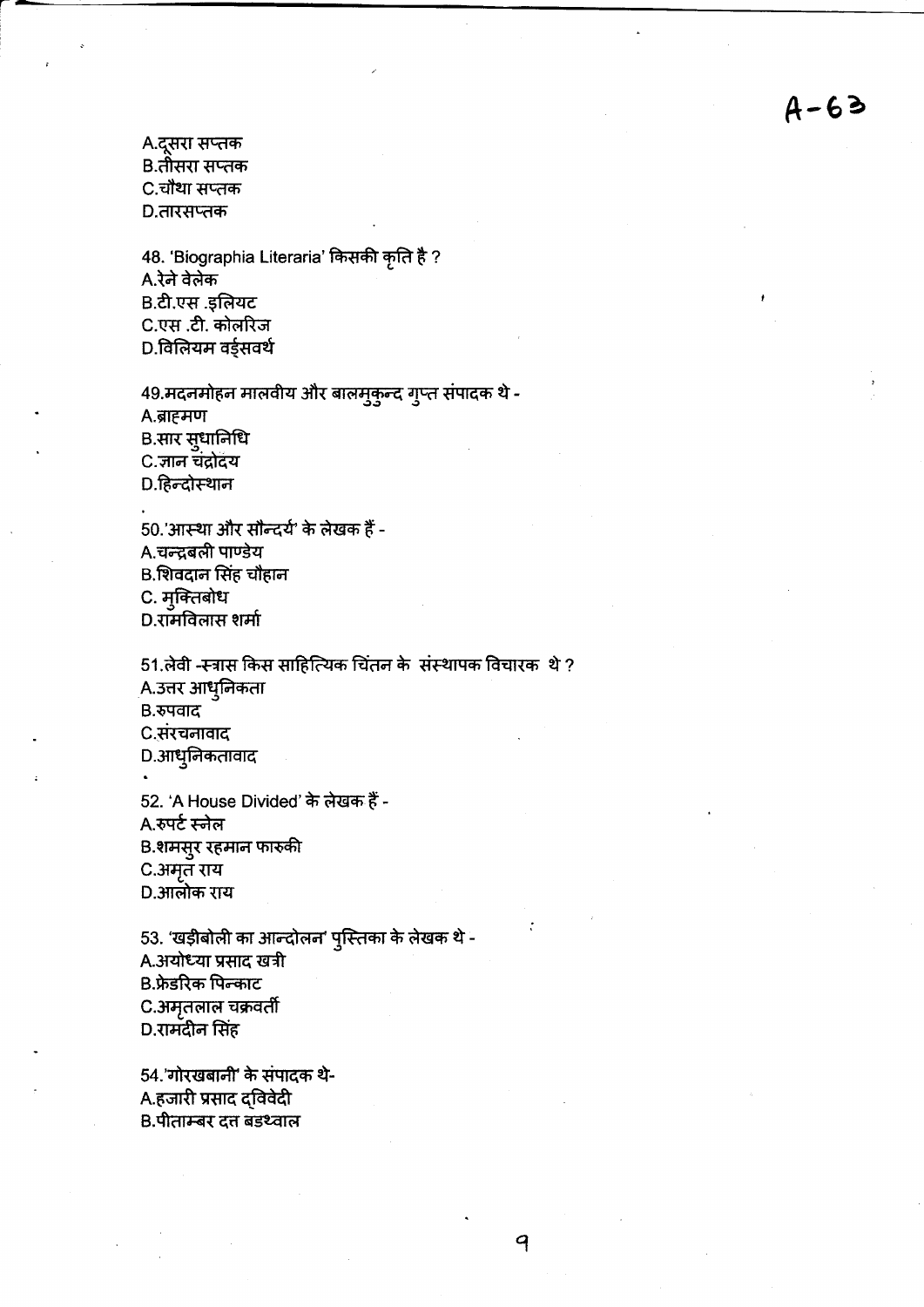# C. धर्मवीर भारती

D.क्षितिमोहन सेन

55. "दिल वो नगर नहीं कि फिर आबाद हो सके, पछताओगे सुनो हो ये बस्ती उजाइ के ." -किसकी रचना है ?

A.नजीर अकबराबादी

- B. जोश मलीहाबादी
- C. गालिब
- **D.** मीर

56. " सबदैं मारी सबद जिलाई ऐसा महमद पीरं. ताकै भरमि न भूलों काजी सो बल नहीं सरीरं." किसकी काव्य पंक्ति है

A.दादू

B.गोरखनाथ

C.मत्स्येन्द्रनाथ

D. कबीर

57. "सजन सकारे जायेंगे नैन मरेंगे रोय.

बिधना ऐसी रेन कर भोर कधी ना होय" किस काव्य संप्रदाय की रचना है ? A.सूफ़ी

B.कृष्ण काव्य

C.निर्गुण

D.सिद्ध

58. 'नूह सिफिर' किसकी रचना है ? A.कुली कुतुब शाह B.वॅली दॅकनी .<br>C.अमीर खुसरो D.मिर्जा ग़ॉलिब

59. 'पेरि हुप्सुस' किसकी रचना है ? A.अरस्तू B.प्लेटो C.कोलरिज D.लोंगिनुस

60. 'काव्यादर्श' के लेखक हैं -

- A. रुद्रट
- B. दंडी
- C. कुंतक
- $D.\overline{dH}$ न

61. अरस्तू की दृष्टि में अनुकरण का विषय है -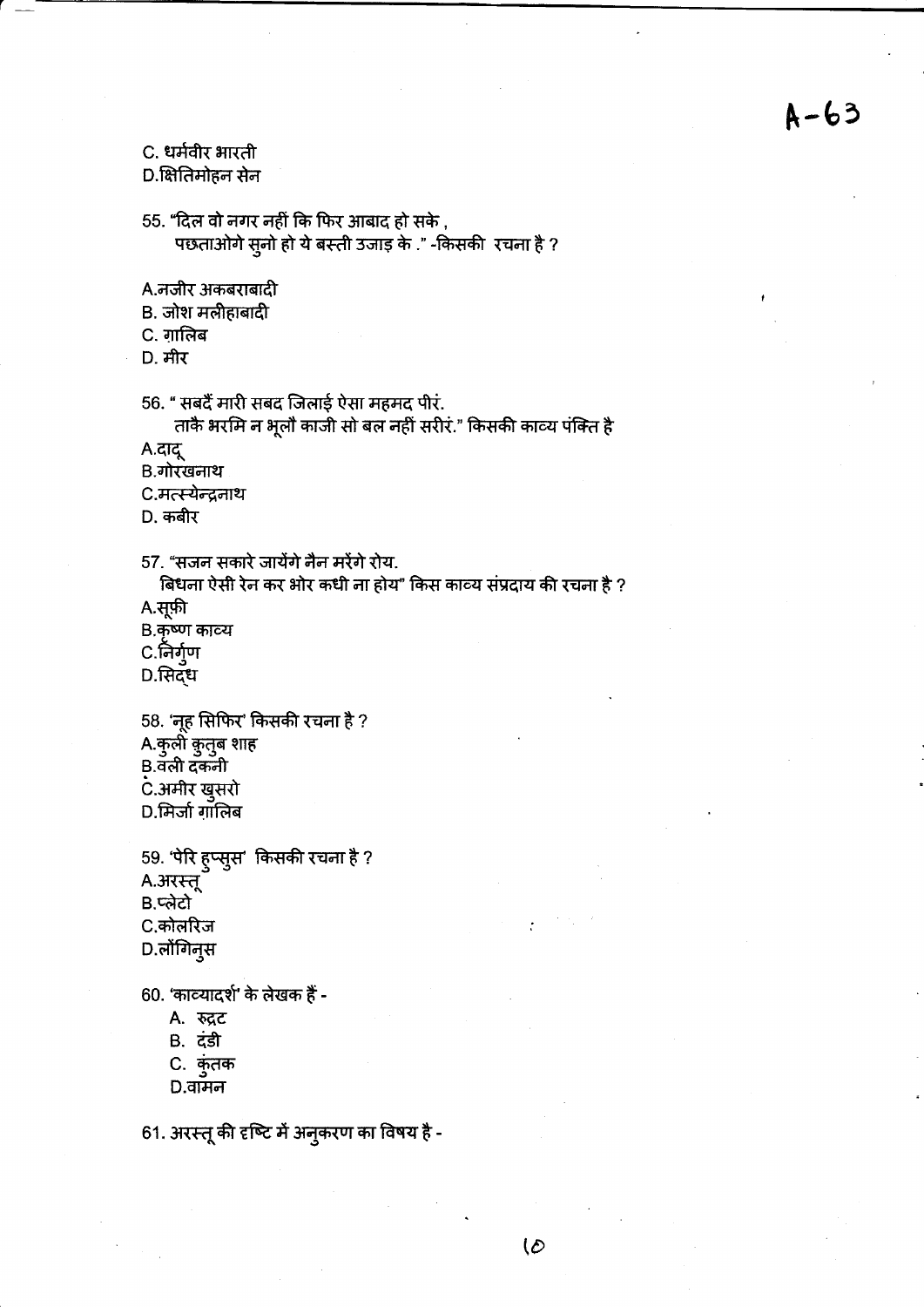A.संसार B.कार्यरत मनुष्य C.प्रकृति D. कला

62.'बारहखड़ी' किसे कहते हैं ? A.ह्रस्व और दीर्घ स्वर B.सारे व्यंजन C.व्यंजन के साथ स्वरों की मात्राएँ अनुस्वार और विसर्ग को मिलाकर लिखना D.स्वर और व्यंजन

63. खड़ीबोली को 'मर्दानी भाषा' किसने कहा है ? A.भोला नाथ तिवारी B.धीरेन्द्र वर्मा C.सूनीति कुमार चटर्जी D.रॉमविलॉस शर्मा

64.'अक्करमाशी' के अंग्रेजी अनुवाद का शीर्षक है -A.The Subcaste **B.The Outcaste C.Caste Hindu** D.Akkarmashi

65.सूरजपाल चौहान की रचना 'हैरी कब आएगा' की विधा है -A.कविता संग्रह B.उपन्यास C.कहानी · D.संस्मरण

66.वंदना टेटे की रचना 'कोनजोगा' है -A.कविता संग्रह B.कहानी संग्रह C.उपन्यास D.आत्मकथा

67.अनामिका को किस रचना के लिए साहित्य अकादमी पुरस्कार प्रदान किया गया है ? A.खुरदुरी हथेलियाँ B.गलत पते की चिट्ठी C.दूब-धान D.टोकरी में दिगंत

68. 'कई चाँद थे सरे -आसमां' किसकी रचना है ? A.सुरेन्द्र वर्मा B.शॅम्शूर रहमान फ़ारूकी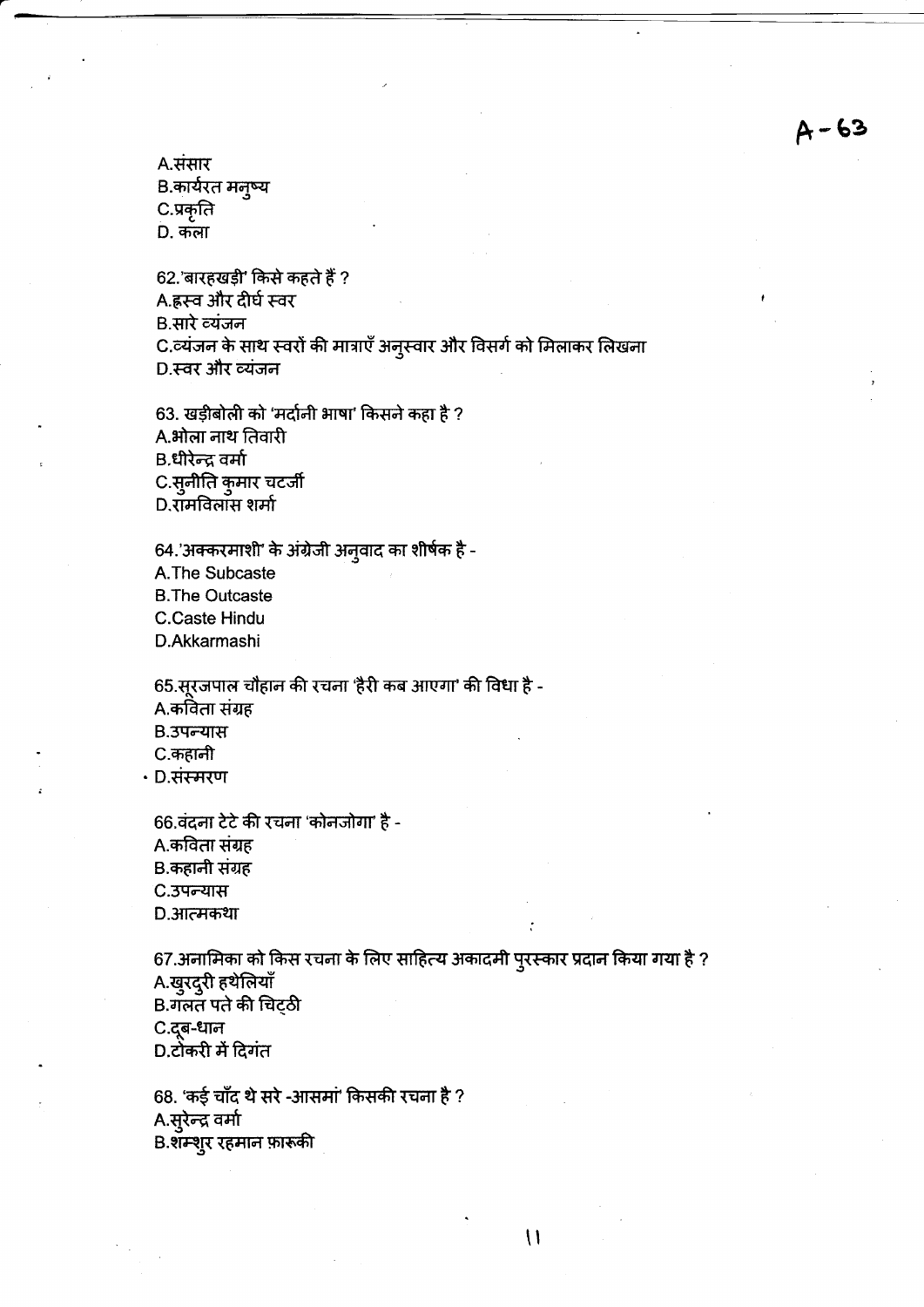C.शमशेरबहादुर सिंह<br>D.असगर वजाहत

69 प्रख्यात लेखक और चिन्तक न्गुगी वा थियोंगो मूलतः किस देश के हैं ? A.दक्षिण अफ्रीका  $B.$ हालैंड C. केन्या D.मारीशस

70. गार्सा द तासी की किताब का 'हिन्दुई साहित्य का इतिहास' नाम से अनुवाद किसने किया था ?<br>A.लक्ष्मीसागर वार्ष्णेय .<br>B. धीरेन्द्र वर्मा –, –, –, –, –, –,<br>C.जगदीश गुप्त<br>D.ब्रजेश्वर वर्मा

 $12$